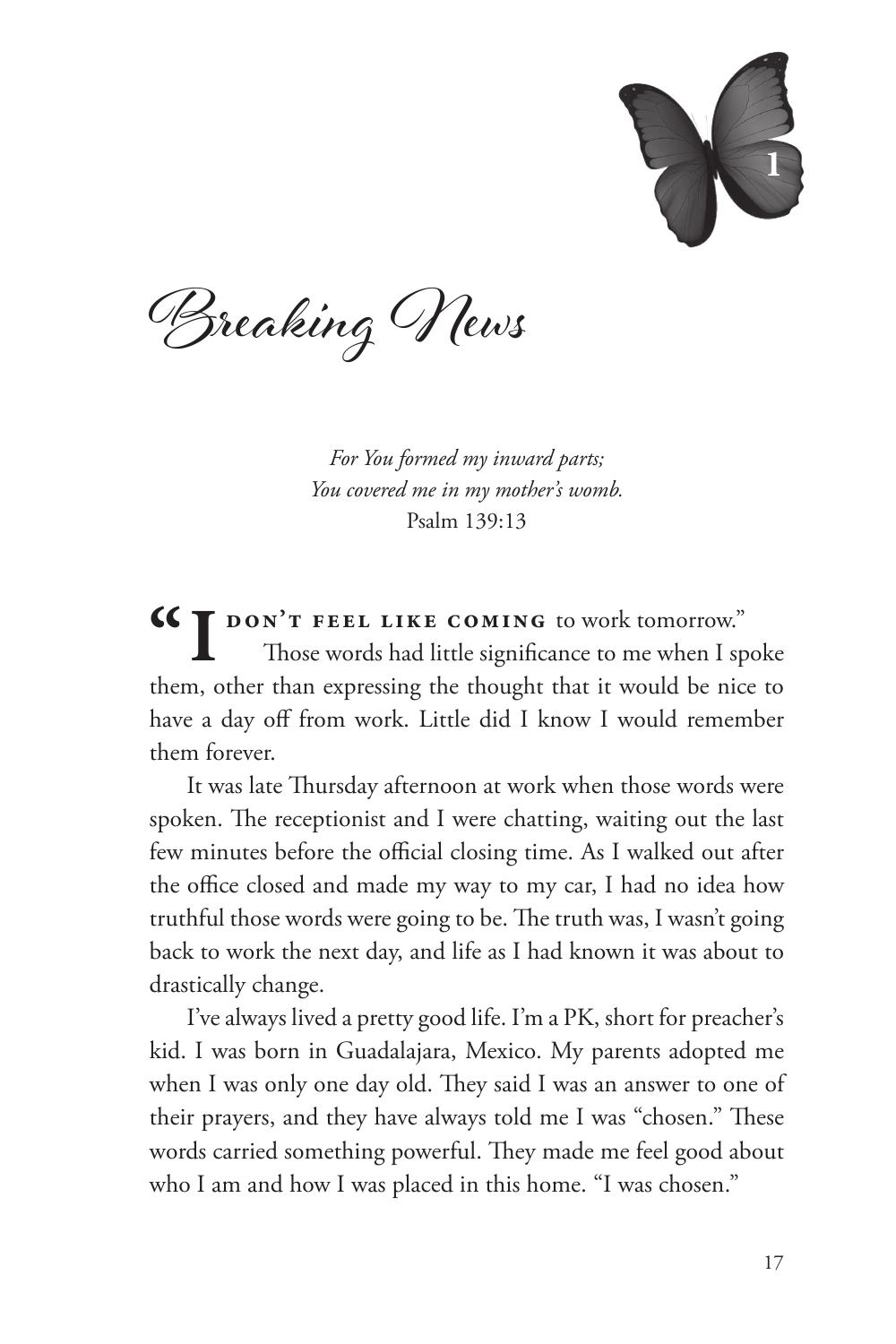At the time of my birth, my parents were preparing to go to the mission field. Within a couple of years of preparation, they were sent to Africa. We lived in the Congo for two years while they taught school. I lived there with my parents and also my brother Eric, whom they adopted from Brussels, Belgium. They said he was another answer to prayer. Like me, he was "chosen." We lived in the Congo until we were evacuated due to unrest in that country.

When we came back to the States, we arrived in Texas. Over a period of years, my parents adopted two more children in Texas: my brother Teri and my sister Christi. Two more blessings and answers to prayer. We were now a family of six, each one of us "chosen." My childhood was quite normal. I attended elementary, middle, and high school all in the same area. My life was stable. I went onto college and received my degree in social work. I never had the desire to try drugs. In college I tried smoking and drinking, but neither "stuck." After college I went on to work for the Community Supervisions and Corrections Department as a probation officer, and I loved my job. This is where I was working when I spoke the words about not feeling like coming to work the next day.

I was twenty-nine years old and expecting my first baby. I was having what I thought was a normal pregnancy, just like the rest of my life. After I arrived home that evening, I went into the kitchen and made dinner. Then my husband and I pulled out the TV trays to eat dinner in the den and watch a favorite TV show. I was sitting on the couch enjoying the show when out of nowhere I felt a sudden burst of water start to flow from my body. *Oh no!* I thought. *What's going on here?* I knew something wasn't right. It wasn't time for me to give birth. I was only thirty-one weeks pregnant.

Jumping up from the couch, I headed toward the bathroom while my husband called my doctor. As I ran, water continued to flow from my body. *There's no stopping this!* It being my first pregnancy, I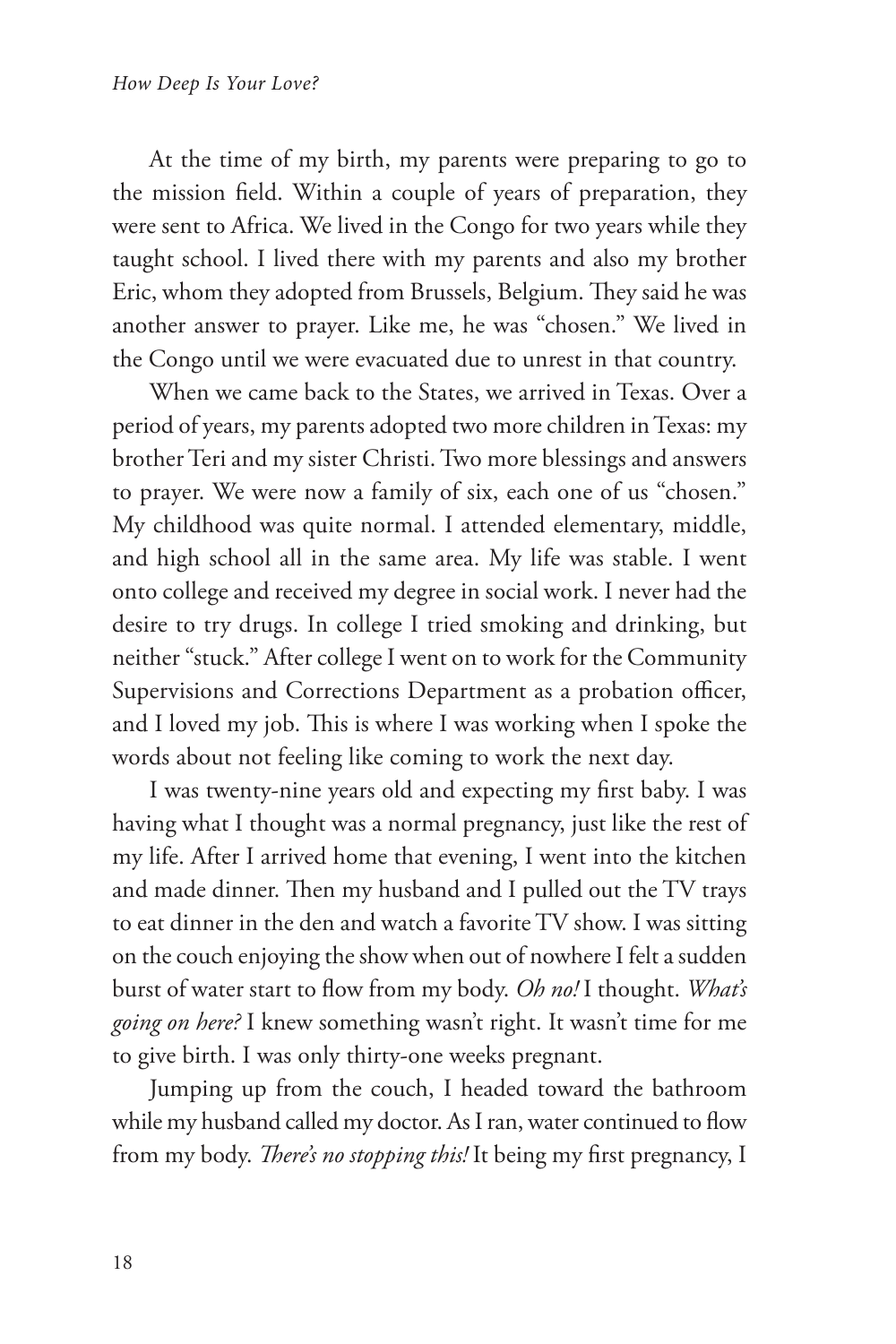wasn't quite sure what to expect. It was obvious that my water had broken, but I had no idea it would be like this. *What I'm experiencing appears to be excessive. I'm not sure this is considered normal.* I assumed at some point the water would stop flowing, but it didn't.

I knew I needed medical attention for what was happening, but I just stayed in the bathroom until we received instructions from the doctor. I could hear my husband speaking with the person on call—it sounded like they were going to contact my doctor. Within minutes, the telephone rang. I listened and could hear from the conversation that my doctor was going to meet us at the hospital.

With my purse and a couple of towels in hand, I made a mad dash toward the car. Although I moved quickly, I wasn't experiencing any fear or concern. Instead, I felt perplexed and surprised by it all.

As I climbed into the car, I placed a towel on the passenger seat. It didn't take long for the water to soak through the towel. *Where's all of this water coming from?* It was as if there were an endless, reproducing supply of water. I couldn't get this off of my mind, and then I realized, *I probably need to let some people know what's going on!* I'd never gone through this before, so I didn't know the drill, but it seemed like everyone needed to share in the "good news"! Using a portable telephone (there were no cell phones yet), I began calling family members and informing them about the current state of my body and where we were headed. There was an element of surprise that quickly turned to excitement from everyone. No one was experiencing fear throughout any of this.

It took us less than thirty minutes to reach the hospital. When my husband and I arrived, a couple of nurses came out to the car to meet us. I was eager to see them, but I wasn't as calm as they were. By now, water had been coming out of my body for almost an hour, and it seemed like I was more concerned about this flow of water than anyone else. They asked me to get into a wheelchair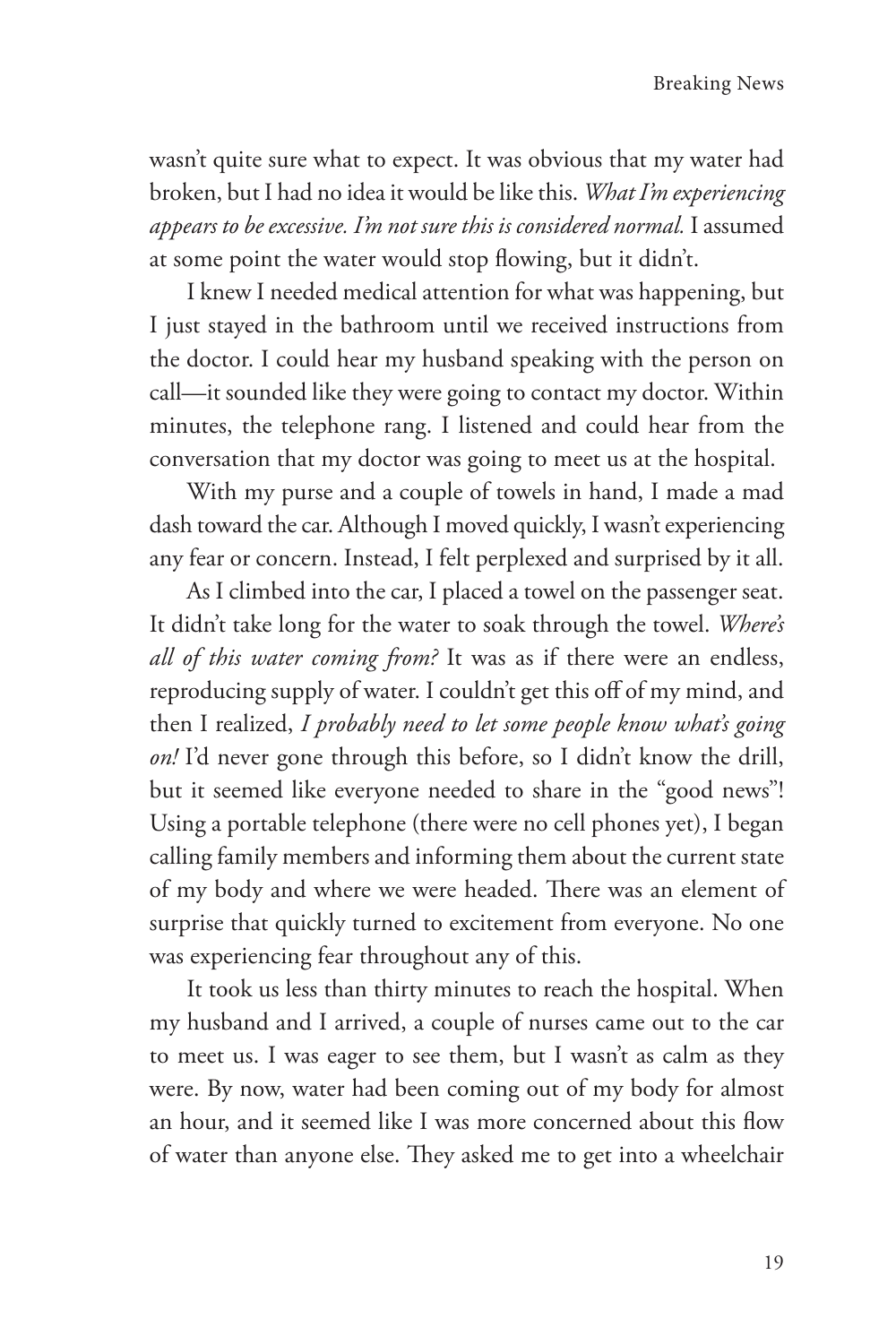and calmly took me to a birthing room, where they began running a series of tests. I knew there was something not right inside of me, but I never thought there was anything wrong with my baby.

"Your baby's in distress!"

I barely processed these words before I heard, "You're going to surgery. We need to do a C-section."

*What? Surgery? What's going on? I don't understand any of this. I've had a normal pregnancy. My sonogram didn't reveal any problems. Why is this all happening*? *There has to be a mistake.*

It seemed as if words were flying through the air—"Your baby's in distress. The baby's heart rate is dropping. There's a fifty-fifty chance your baby will survive."

I heard the words, but I was speechless.

The birthing room quickly turned into an emergency room. Everyone was moving quickly, talking among themselves and telling me what was going to happen. Acutely aware that the atmosphere had changed, I couldn't do anything. Everything was out of my control. I didn't have a choice. An X-ray machine arrived, and someone gave me a shot in my back, causing a chill in my spine.

At 10:33 p.m. I heard a baby's cry, followed by a doctor's voice saying, "It's a girl!" My husband and I had chosen not to know the sex ahead of time. We wanted to be surprised.

When I heard these words, I knew: *I have a daughter, and she's alive! I hear her crying, so she must be okay. The doctor's said fifty-fifty, so this must be the fifty that made it!*

The nurses called out her birth weight: "She weighs three pounds, two point five ounces."

*A little small, but this seems like a pretty good birth weight given how early she is.*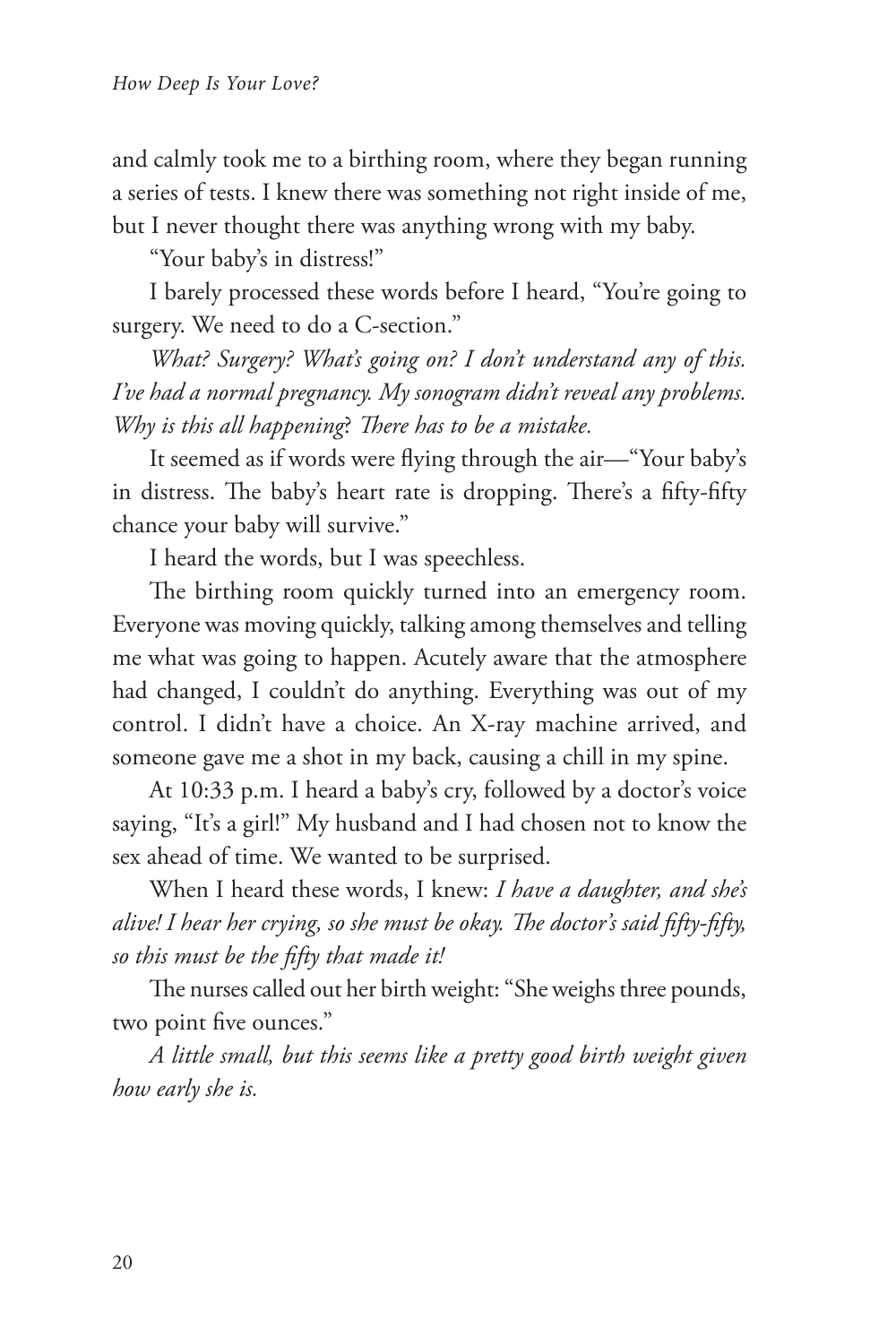I assumed that everything was going to be okay. Why wouldn't it be? This was how my life had always been. I've always had a good life. The nurses continued talking—about my baby.

"Can I see her?" I asked. "I want to see what she looks like*.*"

"Of course you can" was the reply. The nurse brought her to the side of my bed, all wrapped up in a blanket. I leaned over and glanced at her, but I didn't get to hold or even touch her. They took her away from me quickly, and we were no longer in the same room. I still wasn't afraid or disturbed; I had peace. I heard her cry. I heard her voice—and her voice was strong!

In an instant, the room began to fill with medical staff. One of the doctors spoke up. "Your daughter was having difficulty breathing, so we took her to the Neonatal Intensive Care Unit [NICU]. We wanted to do further testing."

*Further testing? What do they mean by this? There's nothing wrong with her.*

"We've discovered she has some ribs that are fused together," he continued, "and she has TE Fistula."

My husband and I turned to look at each other*. Fused ribs*? *This doesn't make sense. I've never heard of this, but I can handle fused ribs—she's alive. But I'm not quite sure what he means by TE Fistula. I don't know what that is. I'm sure it's going to be an easy thing to fix though.*

The next words answered my question.

"Your daughter's esophagus didn't attach to her stomach. Surgery is the only way to repair this, and we have to do it immediately so that she's able to receive nourishment. We've scheduled this surgery for tomorrow."

*Surgery? How can this be? Should I be concerned?* Once again, I didn't have a choice. My daughter didn't have a choice either.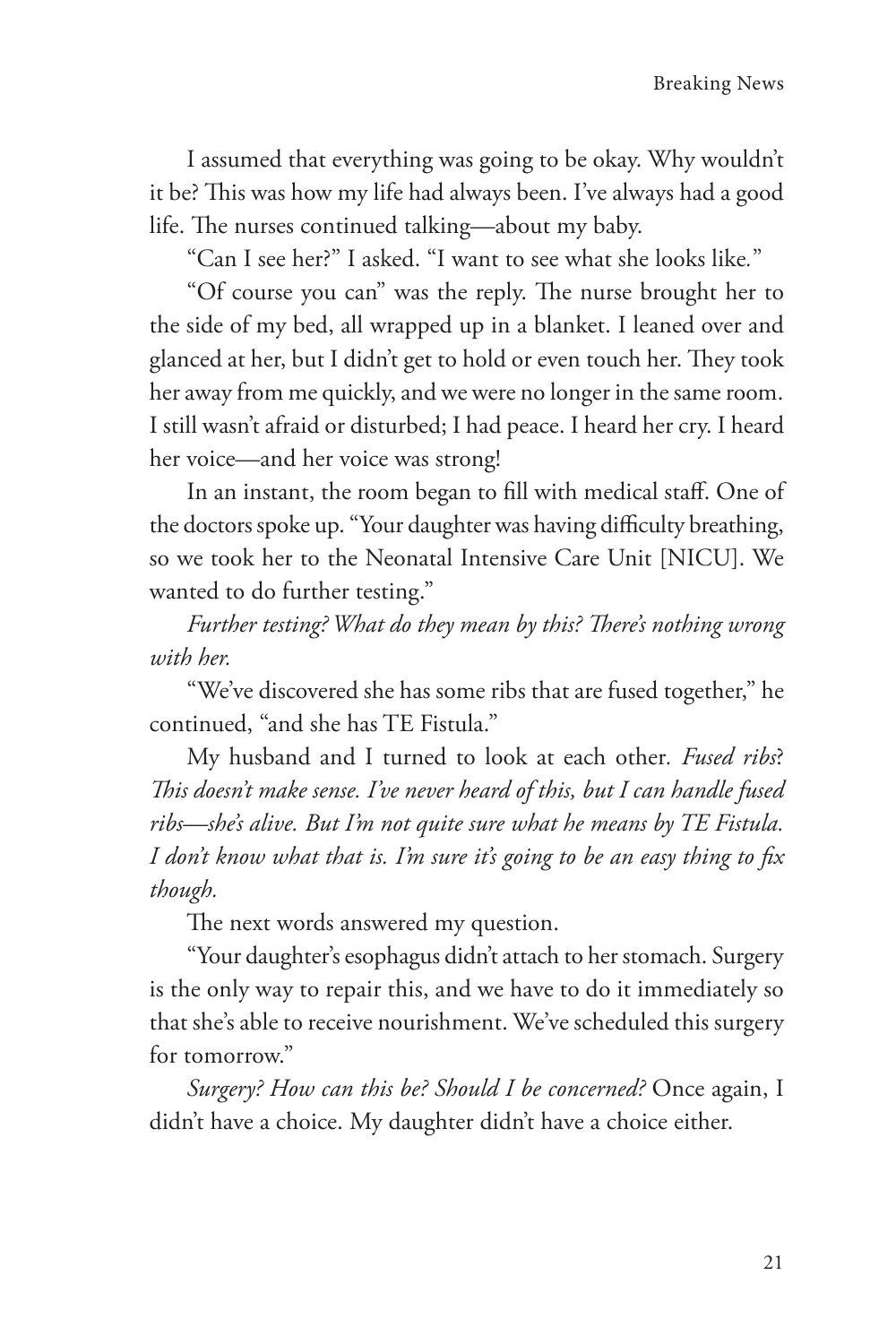I might not have had a choice about the surgery, but I chose not to be concerned or worried, thinking, *The surgeon's going to do this surgery, fix the problem, and everything's going to be fine.* What I didn't know was that this surgery would not fix the problem; instead, it would create additional problems for our daughter.

By this time, some of our immediate family had arrived, and they were getting updates. My parents didn't live in the area, so after making the two-hour drive into town, my mom arrived at 1:30 a.m. When she arrived, she found me in a room where I was by myself.

After I received all of the updates from the doctors, they moved me away from the maternity unit. "It's insensitive to keep you in a unit where other moms have their babies in the same room with them," they had said.

I wasn't sure if this made me feel better or not. Where they moved me felt sterile and isolated. As I laid there in silence, I had more time to think. *I don't understand any of this*. *This isn't how I dreamed having a baby was going to be. Why am I having to go through this? Why is my story not looking like everyone else's? How can I possibly comprehend what just happened?* When my mom walked through the door, I was feeling very alone.

I knew I had just given birth by C-section to a baby girl. I knew I'd dreamed about this baby for months, maybe all of my life. I'd spent time imagining what life would be like being a new mom and often wondering what kind of mom I'd be. *Am I going to be a good mom? Am I going to be the best mom for my child? Is it going to be easy*? *Am I going to know what to do?* I'd dreamed about what our family would look like having a new addition. *How are our lives going to change? I can only imagine the joy and happiness this baby's going to bring!* Although we chose not to know the sex, we did have a name for her—Paige!